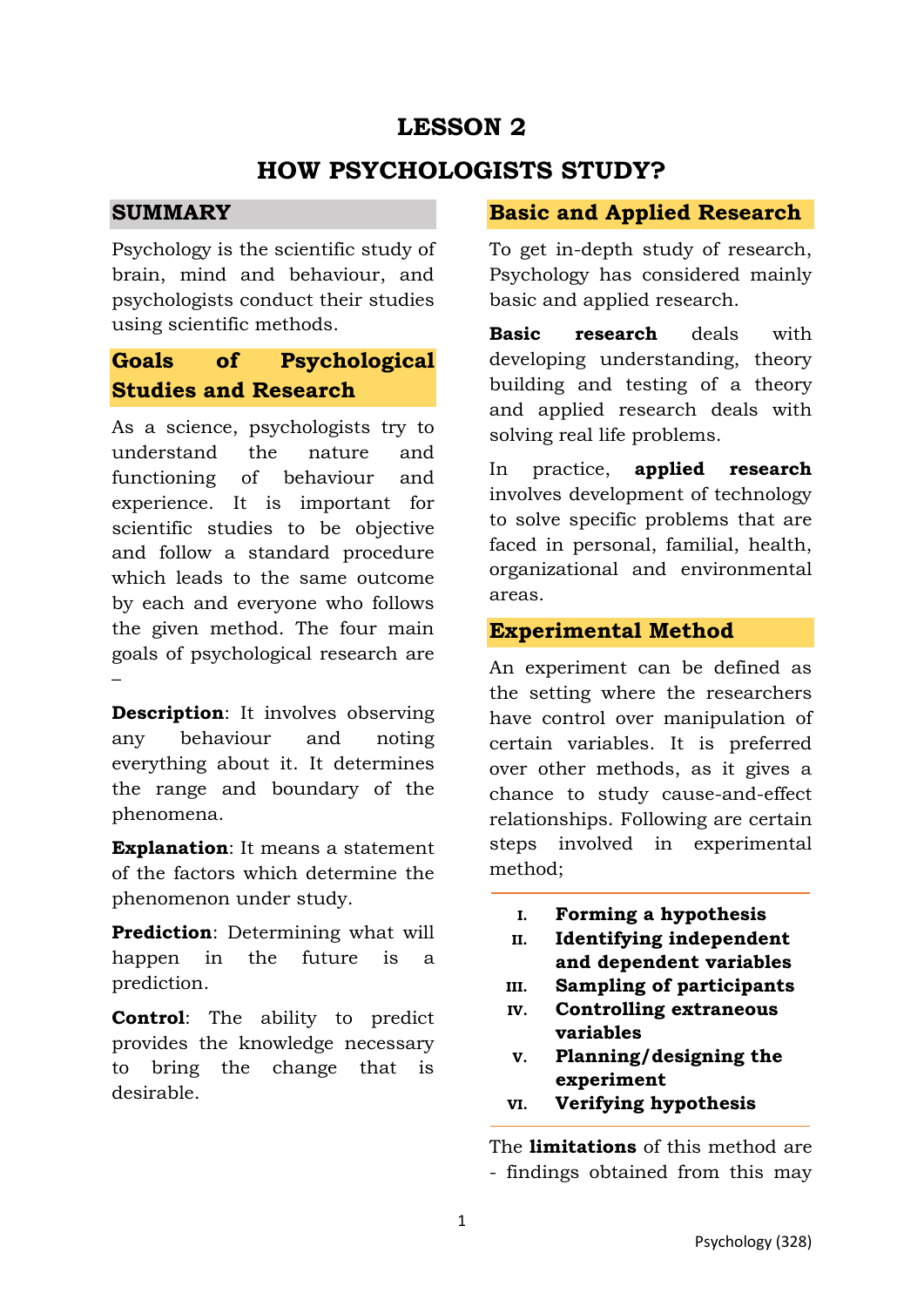not apply to natural settings, sometimes an experiment might prove unethical or dangerous and in some situations, experiment may interfere with behaviour that is measured.

### **Non-Experimental Methods**

Some aspects of behaviour are difficult to study in a laboratory and much more accurate observations can be made in natural settings, for e.g. behaviour on a crowded street. For such situations, following methods are more feasible;

**Observation** - In psychological studies we use **naturalistic** as well as **controlled observation**. Also, there is another kind of observation which is called **participant observation** in which the observer observes by being a part of the group.

**Introspection**: it means to look within. The attention is directed inwards to find out what is happening at the experiential level.

**Survey**: Psychologists go into the field with a prepared list of questions and interview schedules to a group of people. . A carefully conducted survey provides information about the trend in a particular area of concern.

**Case history**: it is a detailed compilation of data about a single individual. A psychologist may gather complete history, from infancy to present period in order to understand a person's behaviour.

**Correlation research**: It is used to find out the relationships between two sets of factors/variables. The strength of relationship can be represented by a correlation coefficient, which ranges from –  $1.00 \text{ to } + 1.00$ .

#### **Psychological Tools**

Psychologists use a variety of tools to collect data such as- EEG, ECG, MRI, memory drum, etc. Apart from these, Paper-pencil tests are also used to measure various attributes. Some of the basic tools are:

**Questionnaires and Interview Schedules:** questionnaires are mailed or interview schedules are presented by the researcher in person. The questions may be open-ended or close-ended.

**Psychometric Tests:** A psychometric test is a standardized measure of a sample of behaviours and attributes. These tests are used to determine the status of the person being assessed on an attribute, relative to the community of people on which the test has been standardized.

**Projective Tests/Techniques:** these tests provide indirect assessment of the psychological property and the investigator interprets the obvious behavioural expression or performance.

# **Ethical Consideration in Psychological studies**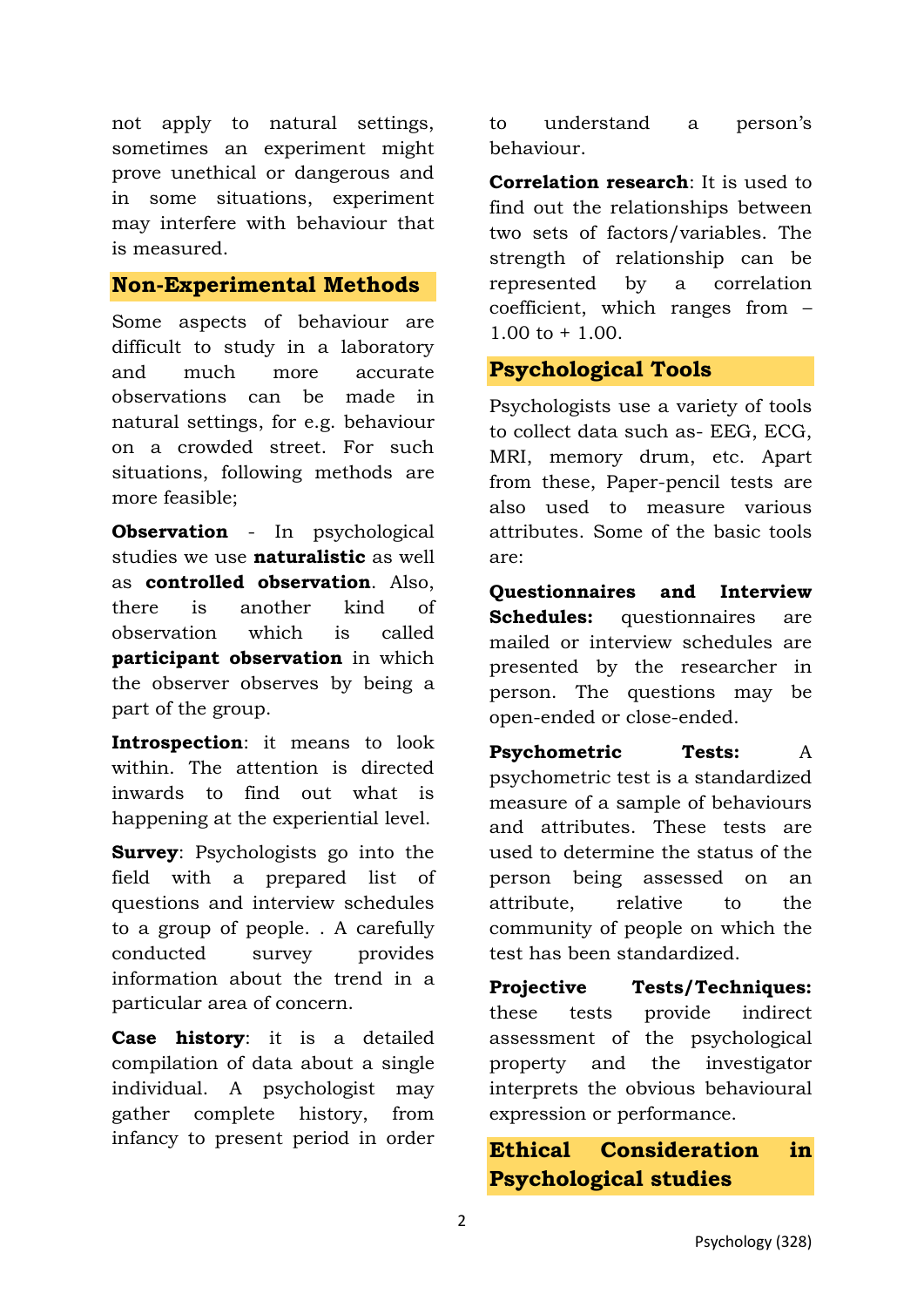Psychological studies are done with human beings and therefore it becomes necessary to follow certain ethical standards, such as;



Today it is a common practice to have Ethics Committees which examine ethical aspects of research before it is undertaken by the researcher.

# **Need of Statistics in Psychology**

Statistics deals with collection, classification, description and interpretation of quantitative data. In psychology it used to – **describe and predict behaviour.** 

### Types of Statistics –

- 1. **Descriptive** used for describing behaviour. E.g. mean, median, mode, variance, correlation.
- 2. **Inferential** used for explaining behaviour. E.g. ttest, ANOVA.

Some of the basic functions of statistics are as follows:

- Data and information can be presented briefly and precisely
- Results obtained are more accurate and objective.
- General conclusions can be arrived at.
- Comparative studies are made possible.
- Relationships between two or more variables can be investigated.
- Predictions about behaviours can be made.

# **Some basic statistical concepts**

**Frequency distribution:** When a large set of data is collected, it is usually presented in a frequency distribution table which is more comprehendible. For e.g. Raman made chapattis for seven days and following data was recorded – 2,3,3,2,4,3,3.

| No. of chapattis made | Tally |
|-----------------------|-------|
| 2                     | Н     |
| 3                     | Ш     |
|                       |       |

**Central tendency:** Methods which are used to summarize the characteristics of the data are called measures of central tendency. E.g. Mean, Median, Mode.

**a) Mean (X̅)** - The mean is the weighted average of all the raw scores.

**Mean**  $(X) = \sum X/N$ 

 $\Sigma X$  = sum of all observations

 $N = n_0$ , of total observations

**b) Median**: The median is the value that divides a group of